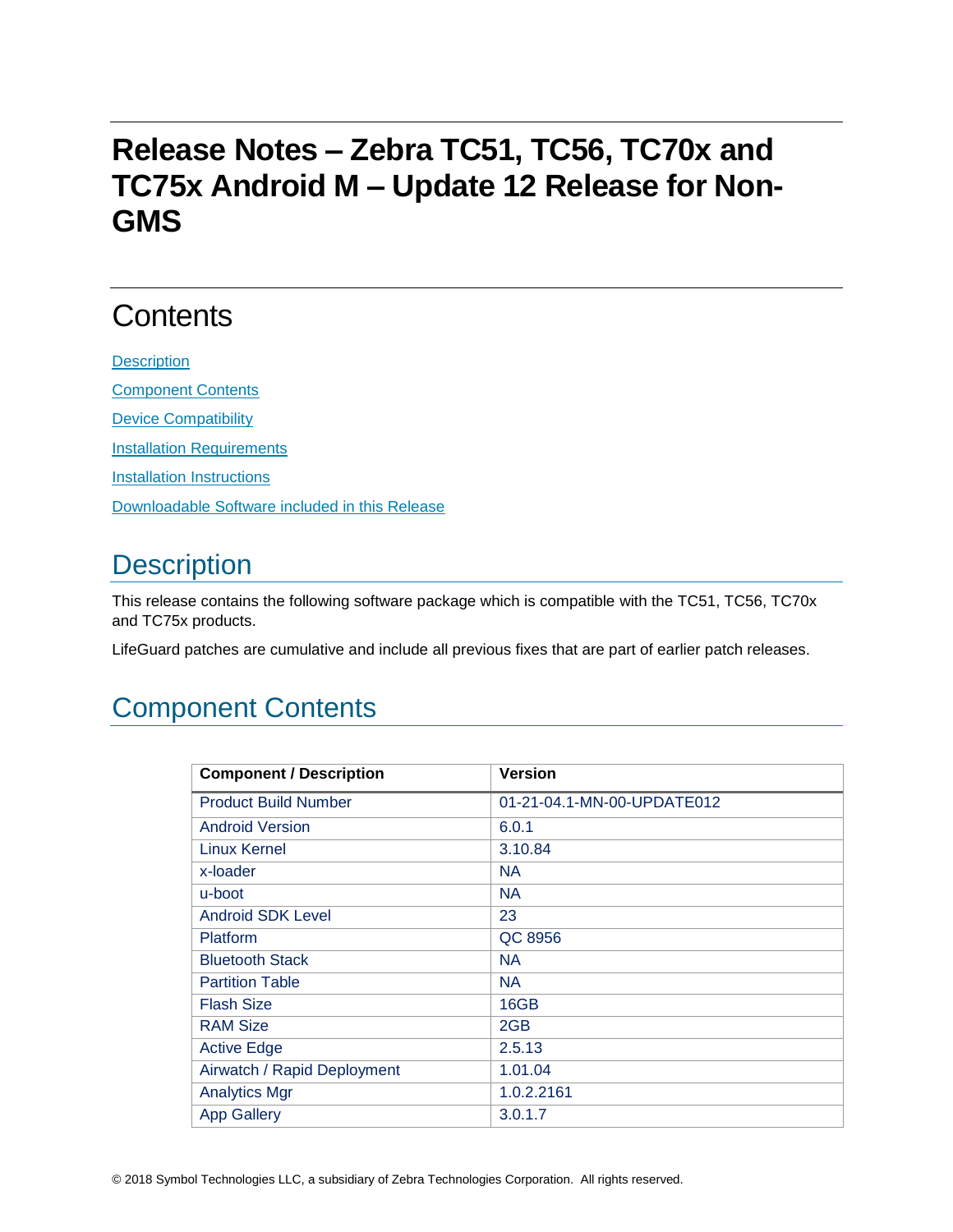| Audio (Microphone and Speaker)   | 0.31.3.0                                                                             |
|----------------------------------|--------------------------------------------------------------------------------------|
| <b>Battery Management</b>        | 1.3.8                                                                                |
| <b>Bluetooth Pairing Utility</b> | 3.7.1                                                                                |
| Data Analytics Engine            | 1.0.2.2091                                                                           |
| <b>DataWedge</b>                 | 6.8.54                                                                               |
| Elemez-B2M                       | 1.0.0.347                                                                            |
| <b>EMDK</b>                      | 6.9.16.1216                                                                          |
| <b>Enterprise Keyboard</b>       | 1.8.0.8                                                                              |
| <b>GMS</b>                       | R <sub>12</sub>                                                                      |
| <b>MX</b> version                | 8.0.2.0                                                                              |
| <b>NFC</b>                       | 4.3.0 M                                                                              |
| <b>OSX</b>                       | QCT.60.6.8                                                                           |
| <b>PTT</b>                       | 3.1.32                                                                               |
| RxLogger                         | 4.60.2.0                                                                             |
| <b>Scanner</b>                   | 18.8.20.2                                                                            |
| <b>SimulScan</b>                 | SimulScanDemo: 2.9                                                                   |
|                                  | SimulScanRes: 1.14.11                                                                |
| <b>SMARTMU</b>                   | 2.1                                                                                  |
| SOTI / MobiControl               | 13.3.0 Build 1059                                                                    |
| <b>StageNow</b>                  | 3.0.1.1038                                                                           |
| <b>Touch Panel</b>               | 1.8-Stylus-2-0, 1.8-Glove-2-0 (TC51/56)<br>1.9-Stylus-1-0, 2.0-Glove-1-0 (TC75X/70X) |
| <b>WLAN</b>                      | FUSION_BA_2_10.0.0.4.011_M                                                           |
| <b>WWAN</b> (Data or Voice)      | FALCON-W160411A-228.1-00101.47                                                       |
| Zebra Device Diagnostic Tool     | 1.5                                                                                  |
| Zebra Volume Control (ZVC)       | 2.0.0.12                                                                             |
| <b>File Browser</b>              | 1.19.1.5                                                                             |

### **1. CFE v12 Updates:**

- ❖ CFE-TC51\_TC56\_TC70x\_TC75x-M-XX-21-04.01-N-00-12.zip (Non-GMS)
- 1. Resolved an issue wherein DataWedge ANR was seen on enrolling to SOTI DO mode via Hash tagging method.
- 2. SPR35216/SPR35025: Fixed an issue where Auto Proxy PAC (Pac Service and Proxy Service) was not recovering properly if killed for any reason.
- 3. SPR35062: Fixed an issue wherein setting Default Launcher was failing when more than one third party launcher was installed in the device

### **2. CFE v11 Updates:**

❖ CFE-TC51\_TC56\_TC70x\_TC75x-M-XX-21-04.01-N-00-11.zip (Non-GMS)

### **1. Android Security Patch Level: July 1, 2018.**

Use the link below to see the Android Security bulletin for more information: <https://source.android.com/security/bulletin/>

2. Updated below mentioned components: o MXMF - Version 8.0.2.0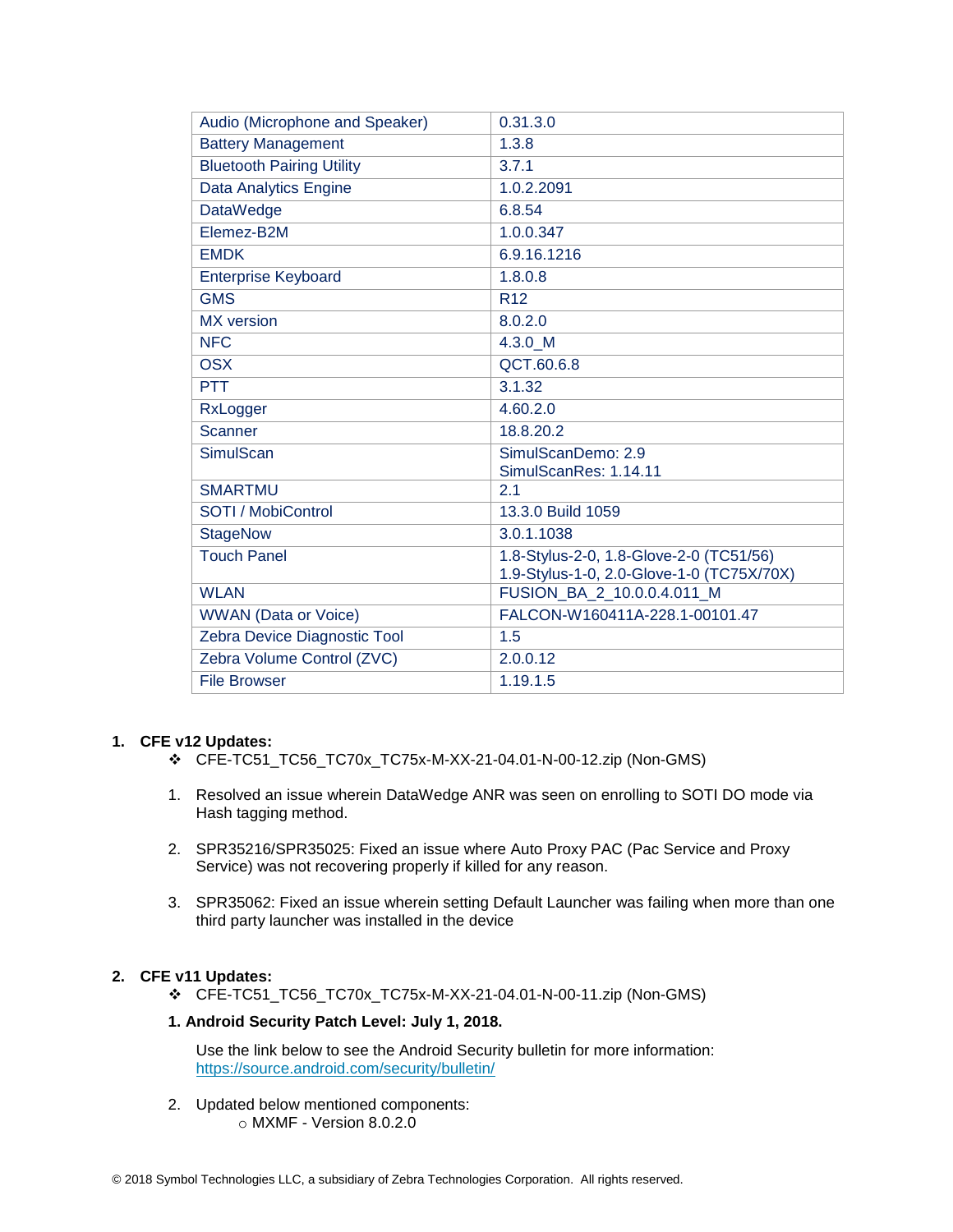- o EMDK Version 6.9.16.1216
- o StageNow Version 3.0.1.1038
- o File Browser Version 1.19.1.5
- $\circ$  Scanner Version 18.8.20.2
- o DataWedge Version 6.8.54
- o EKB Version 1.8.0.8
- o WLAN Version FUSION\_BA\_2\_10.0.0.4.011\_M
- 3. SPR35116 Resolved an issue wherein the data limit and warning couldn't be set through the UI.
- 4. SPR34784 Fixed an issue wherein Programmatic OS Updates via MDM used to fail after a battery swap.
- 5. SPR34760/34417 Resolved an issue wherein device did not respond for any incoming traffic when kept in low coverage area for longer duration.
- 6. SPR34353 Fixed an issue wherein logging used to get truncated with unexpected EOF error.
- 7. SPR34810 Resolved an issue wherein there was an audio latency during a VOIP call due to buffering limit.
- 8. SPR34308 Added support for generic margin-less barcode decoding and reduced quite zone.
- 9. SPR34300 Enabled Screen rotation in the Lock Screen.
- 10. SPR34046 Resolved an issue wherein there were Bluetooth scanner disconnections noticed while audio was being played simultaneously on BT headset.
- 11. SPR34448 Resolved an issue wherein sdcard was not being detected after a suspend/resume.
- 12. SPR34627 Resolved an issue wherein devices are unable to enroll into Soti as DO using Hashtag Method.
- 13. SPR34277 Resolved an issue with the battery swap procedure wherein an incorrect removal of the battery didn't restore few settings to its original state.
- 14. SPR34338 Resolved an issue where device did not respond for EAP packets because of false framework event.
- 15. SPR34310 Fixed an issue wherein CancelRead API was not working when Continuous Mode was enabled.
- 16. SPR34432 Resolved an issue wherein NTP was not able to sync time based on the interval.
- 17. SPR33936 Fixed an issue wherein Camera shutter sound was audible even when the device was in Mute or Vibrate mode.
- 18. SPR33298 Resolved scanner picklist performance issues.
- 19. SPR34036 Resolved an issue wherein device did not connect to Aruba Infra because of a DHCP Infra issue.
- 20. SPR34717 Added support for new method of creating the Applock Whitelist.
- 21. CPR24801 LEAP Profile support is added.
- 22. SPR34716 Resolved an issue wherein MX Framework did not restart after being killed due to Backup.
- 23. SPR34816 Fixed an issue in DataWedge wherein scanner could not be enabled due to quick enabling and disabling of scanner through Intents.
- 24. SPR34307/33607 Resolved an issue wherein few fresh devices were unable to stage after unboxing the device.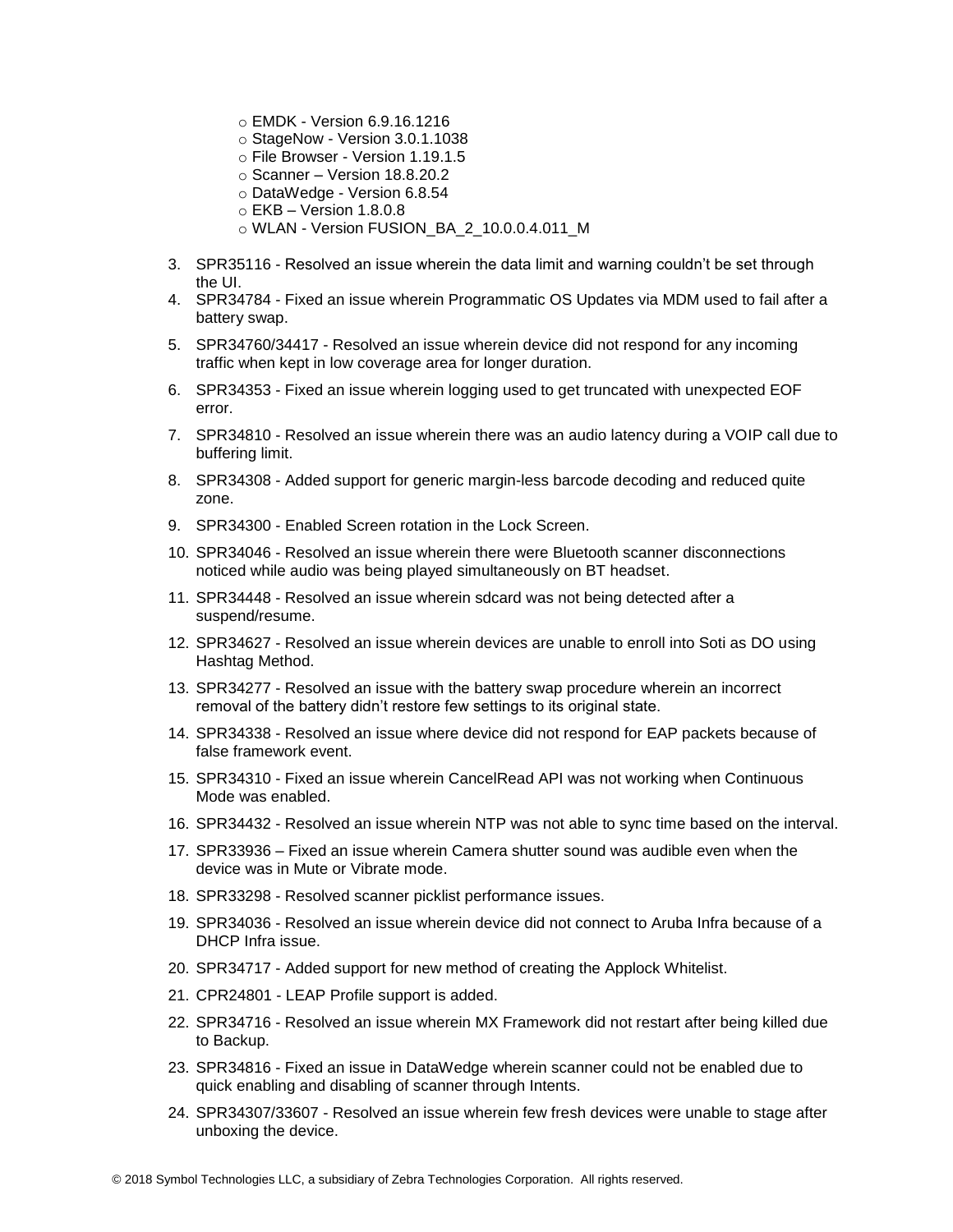- 25. SPR34083/34014/32519 Resolved an issue wherein disabling WWAN radio via Airwatch using StageNow XML fails.
- 26. SPR33599 Resolved an issue wherein few system apps were being disabled after Applock whitelist mode was enabled.
- 27. SPR33299 Fixed an issue wherein a device's battery percentage displayed 255% indefinitely and the device would not charge while in this state.
- 28. SPR33818 Fixed an issue wherein certain decoder type values were not persisting across a scanner enable/disable cycle.
- 29. SPR33755 Resolved an issue wherein the Whitelisted apps were unable to submit XML to MX.
- 30. SPR33671 Resolved an issue wherein the profile creation used to fail if the username included "\" character.
- 31. SPR34267 Resolved an issue wherein user was not able to enable USB debugging option using StageNow.
- 32. SPR33862/33876 Fixed an issue wherein user could not set Display Timeout value of 30 min using StageNow.
- 33. SPR33848 Added a new category field in the Intent Manager.
- 34. SPR33639 Resolved an issue wherein the customer app install and launch during device sleep state and device stopped emitting scan beam after awake from suspend.
- 35. SPR33977 Fixed an issue wherein user would see duplicate time zone entries after configuring date and time using StageNow.
- 36. SPR33981 Fixed an issue wherein Czech Republic could not be set as Regulatory country while configuring WLAN profile using StageNow.
- 37. SPR34213 Resolved an issue wherein shared preference initialization without launching EKB.
- 38. SPR34179 Resolved an issue wherein there was a delay in data transfer in 5GHz network.
- 39. SPR34278 Resolved an issue wherein WLAN was disconnecting during BT connection establishment.

#### **3. CFE v10 Updates:**

❖ CFE-TC51\_TC56\_TC70x\_TC75x-M-XX-21-04.01-N-00-10.zip (Non-GMS)

#### **1. Android Security Patch Level: March 5, 2018.**

Use the link below to see the Android Security bulletin for more information: <https://source.android.com/security/bulletin/>

- 3. Updated below mentioned components:
	- $\circ$  MXMF Version 7.2.1.0
	- o DataWedge Version 6.7.39
	- $\circ$  EMDK Version 6.8.21
	- o StagingClient Version 2.10.1.1389
	- o File Browser --1.19.1.2
	- o DDT -- 1.15.0.11
- 4. SPR 33558 Resolved an issue wherein wakeup sources were not working correctly.
- 5. SPR 34145 Resolved an issue wherein WEP Key Index does not persist after device reboot or Wi-Fi restart.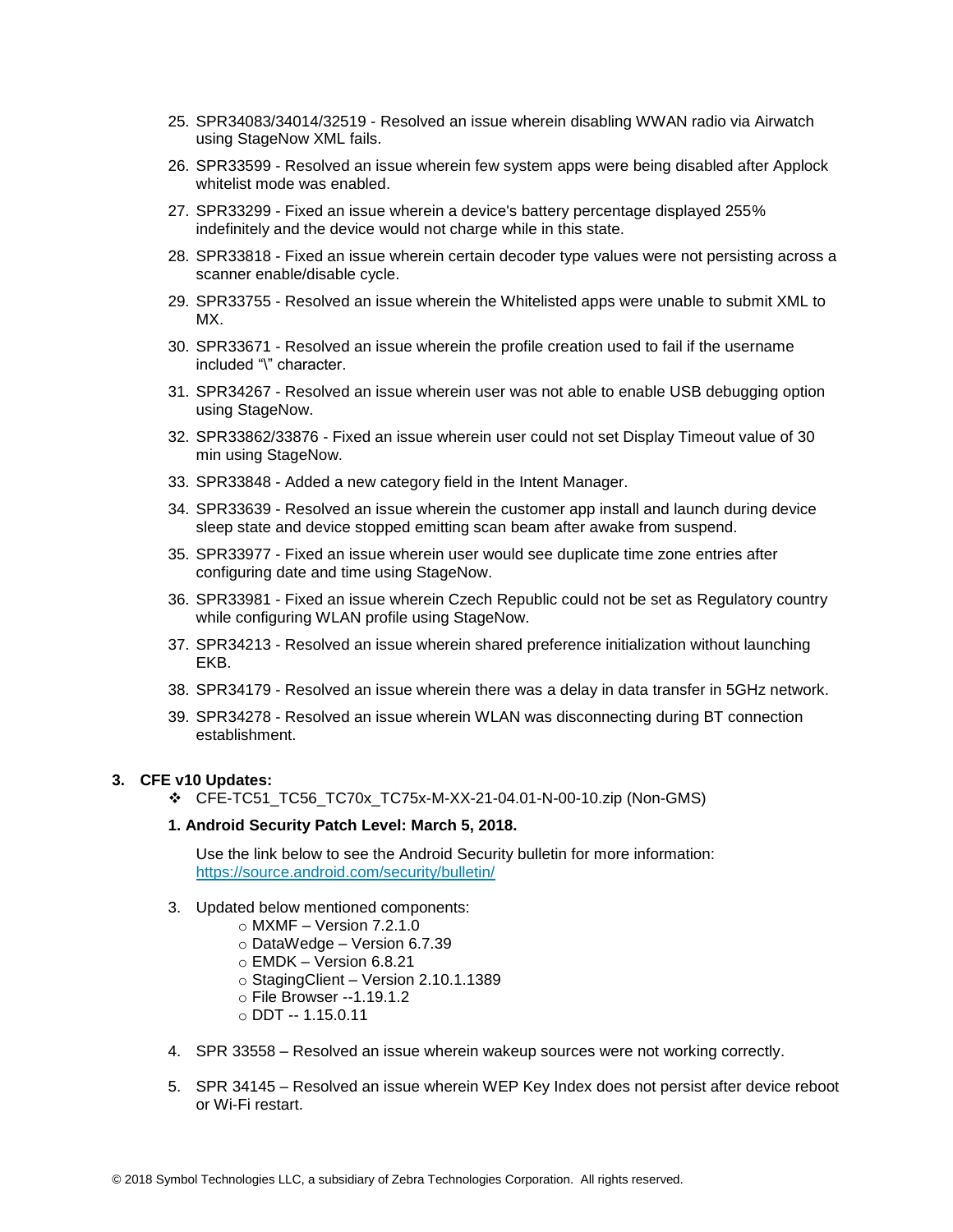- 6. SPR 33729 Resolved an issue wherein device does not behave consistently with respect to the "Same Symbol Timeout" setting.
- 7. SPR 33639 Resolved an issue wherein the device stops emitting scan beam after waking up from suspend.
- 8. SPR 33709 Intercharacter delay has been added in the DW.
- 9. SPR 33311/34046 Resolved an issue wherein audio loss in Bluetooth headset is observed when ring scanner is disconnected during the audio record.
- 10. SPR 33538 Resolved an issue wherein scanner beam stuck off when pressing scanner button.
- 11. SPR 33799 Resolved an issue wherein DW incorrectly sends char 10 instead of char13.
- 12. SPR 33812 Resolved an issue wherein screen lock none choice is not visible when using an Australian SIM.
- 13. SPR 33862/34493 Resolved an issue wherein device screen timeout setting using display manager is not working correctly.

#### **Known Issues and Fixes:**

- 1. SPR 34303 JS keyevents are not working in CFE v7 or higher Push a file named "CustomFeatures.ini" with value "persist.sys.custom.unbuffered=true" (without quotes) to /enterprise/usr/persist and reboot to get the JS keyevents working.
- 2. SPR 34353 Rxlogger can throw an EOF error Change buffer size using Settings -> Developer Options / Logger Buffer Sizes from 256K to 4M or via an adb command adb logcat -G 5M

### **4. CFE v9 Updates:**

❖ CFE-TC51\_TC56\_TC70x\_TC75x-M-XX-21-04.01-N-00-09.zip (Non-GMS)

#### **1. Android Security Patch Level: January 5, 2018.**

Use the link below to see the Android Security bulletin for more information: <https://source.android.com/security/bulletin/>

2. Spectre and Meltdown (CVE-2017-5753, 5715, 5754) remediation provided by updates to timer access for CVE-2017-13218.

#### **5. CFE v8 Updates:**

❖ CFE-TC51\_TC56\_TC70x\_TC75x-M-XX-21-04.01-N-00-08.zip (Non-GMS)

#### **1. Android Security Patch Level: January 5, 2018.**

Use the link below to see the Android Security bulletin for more information: <https://source.android.com/security/bulletin/>

2. SPR33463 - Resolved an issue wherein device receives the PTT Event but not scan key event.

3. SPR33599 – Resolved an issue wherein few system apps were being disabled after Applock whitelist mode was enabled.

- 4. SPR33521 Resolved an issue wherein PingID application was failed to run.
- 5. SPR33755 Resolved an issue wherein Whitelisted Apps were unable to submit XML to MX.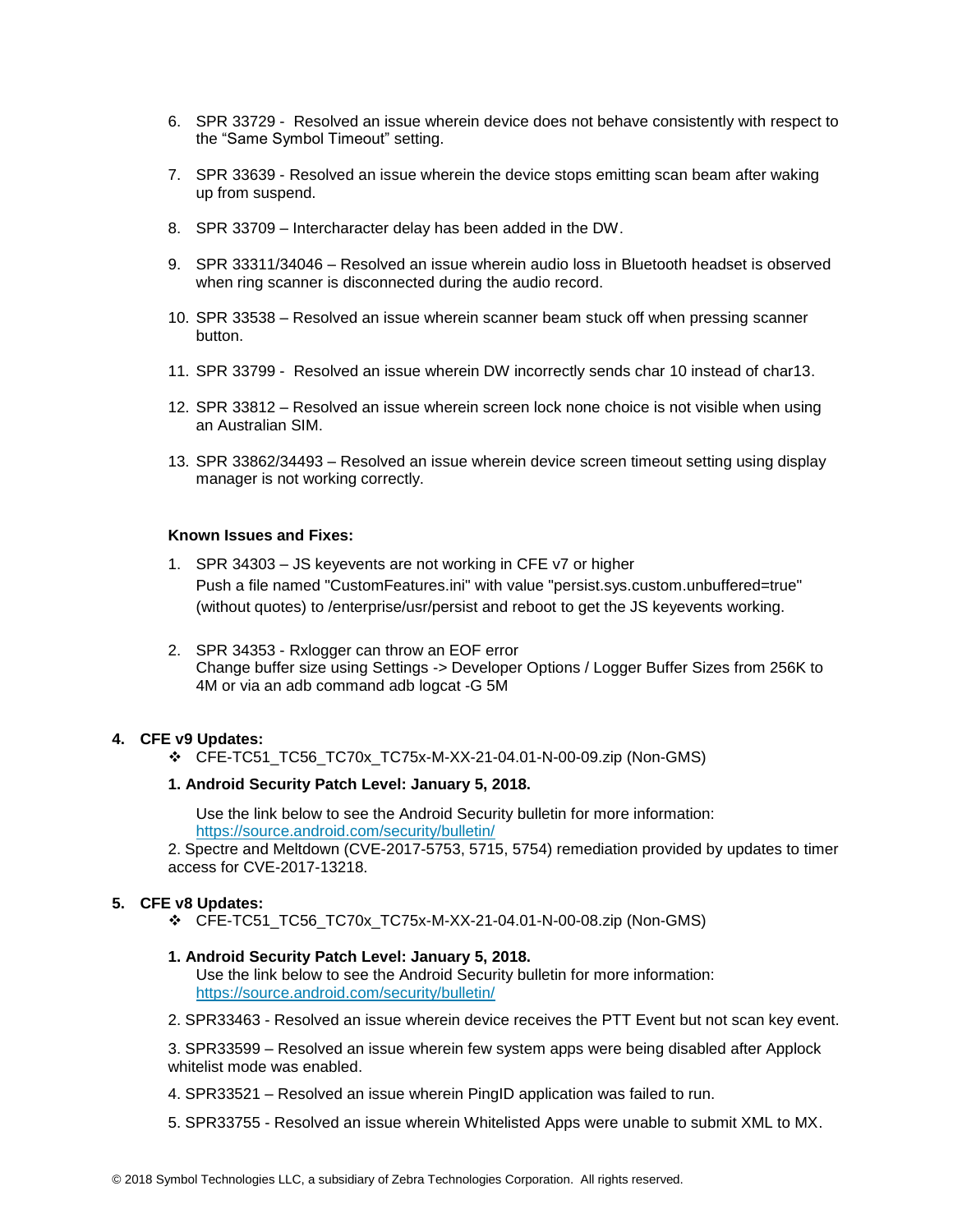6. SPR33462 – Resolved an issue wherein the Key remapping was not working properly during suspend/resume.

### **6. CFE v7 Updates:**

- ❖ CFE-TC51\_TC56\_TC70x\_TC75x-M-XX-21-04.01-N-00-07.zip (Non-GMS)
- **1. Android Security Patch Level: December 5, 2017.** Use the link below to see the Android Security bulletin for more information: <https://source.android.com/security/bulletin/>
- 2. Added support for Wi-Fi Direct and Miracast features.

3. Resolved an issue wherein IsoDep and MifareClassic dual interface cards were not read properly.

4. SPR33302 – Resolved an issue wherein disabling the oval capacitive key via StageNow fails on TC70x and TC75x SKUs.

5. SPR33153 – Resolved an issue wherein device scans "phantom" barcodes.

6. SPR33049 – Resolved an issue wherein device asking for boot password when password is set via API.

7. SPR32872 – Resolved an issue wherein keystroke output is not received when input is taken off input field.

8. Added APN Settings for AT&T Mexico.

### **7. CFE v6 Updates:**

- ❖ CFE-TC51\_TC56\_TC70x\_TC75x-M-XX-21-04.01-N-00-06.zip (Non-GMS)
- **1. Android Security Patch Level: November 6, 2017** Use the link below to see the Android Security bulletin for more information:

<https://source.android.com/security/bulletin/>

- 2. Corrections for KRACK vulnerabilities applied.
- 3. SPR33303 Updated File Browser v1.19.1.0 that resolves an APK installation issue through File Browser.
- 4. SPR33306 Updated File Browser v1.19.1.0 that resolves an alignment problem of files and folders in list view.
- 5. SPR33307 Updated File Browser v1.19.1.0 that resolves an issue where file copy was not working through File browser.

6. SPR32880 - Fixed an issue wherein it was not possible to remap the right-side trigger button (SCAN\_R) through Stage Now.

### **8. CFE v5 Updates:**

❖ CFE-TC51\_TC56\_TC70x\_TC75x-M-XX-21-04.01-N-00-05.zip (Non-GMS)

### **1. Android Security Patch Level: September 5, 2017**

Use the link below to see the Android Security bulletin for more information:

<https://source.android.com/security/bulletin/>

- 2. SPR32387 Resolved an issue where in TC51 failed to join multicast group.
- 3. SPR32894 Resolved an issue wherein the Airwatch Agent is denied permission to use MX.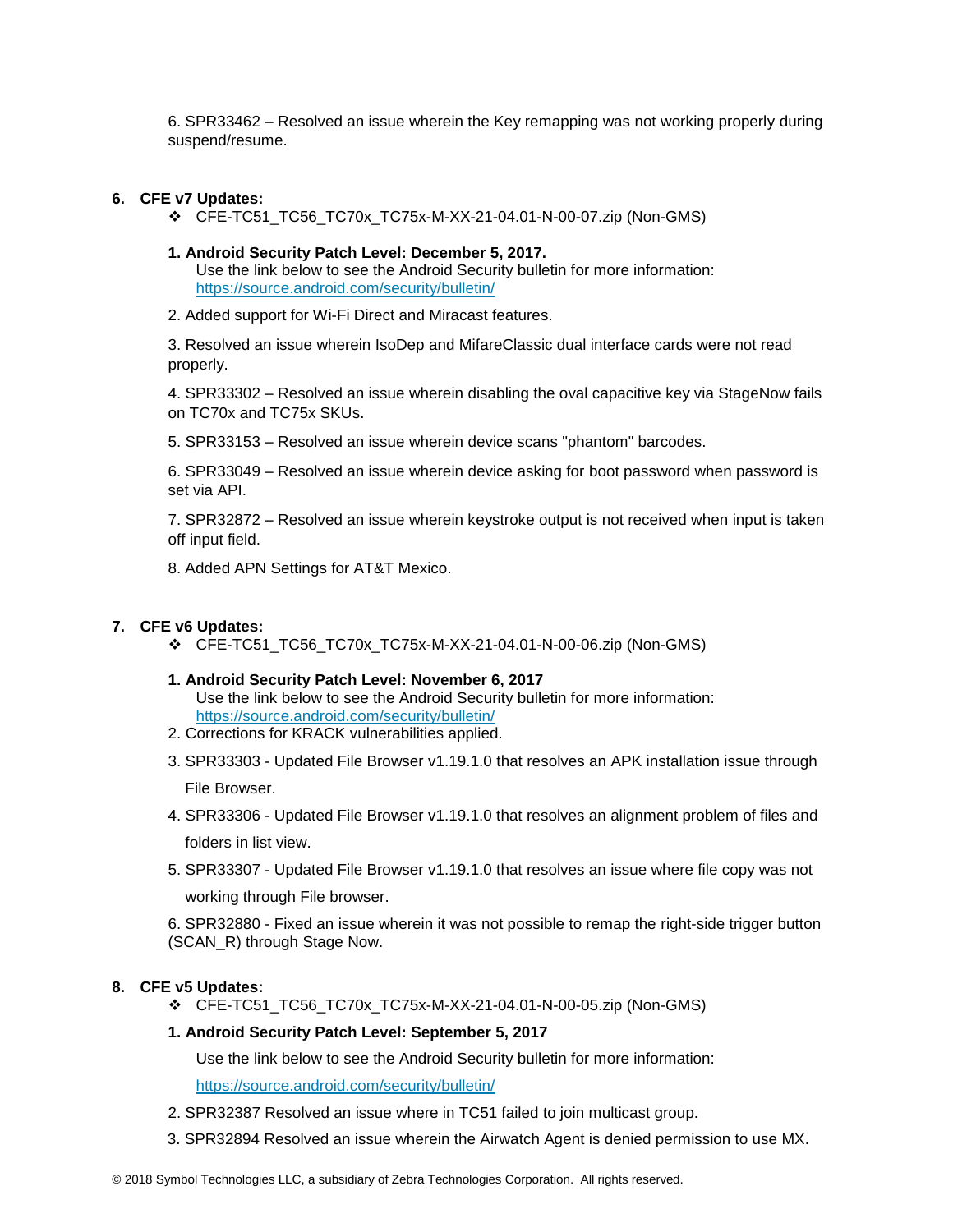- 4. Included fix for BlueBorne Vulnerability.
- 5. Resolved an issue in MX to prevent leakage of configuration parameters.
- 6. SPR31931 Resolved an issue where in TC75x doesn't get IP address.
- 7. SPR32781 Resolved an issue wherein wrong APN is selected sometimes after reset.

**IMPORTANT NOTE:**

CFE v1, v2, v3, v4 are not posted as it was used internally by Zebra & not released to any customers.

# <span id="page-6-0"></span>Device Compatibility

This software release has been approved for Android TC51, TC56, TC70x and TC75x Marshmallow Non-GMS models mentioned below.

| Device                   | <b>Operating System</b> |
|--------------------------|-------------------------|
| TC510K-2PAZU2P-US        | <b>Android M</b>        |
| TC510K-2PAZU2P-A6        | <b>Android M</b>        |
| TC510K-2PAZU4P-US        | <b>Android M</b>        |
| TC510K-2PAZU4P-A6        | <b>Android M</b>        |
| TC510K-2PAZU4P-FT        | <b>Android M</b>        |
| TC510K-2HDZU4P-FT        | <b>Android M</b>        |
| TC510K-2HDZU2P-US        | <b>Android M</b>        |
| TC510K-2HDZU4P-US        | <b>Android M</b>        |
| TC510K-2HDZU2P-A6        | <b>Android M</b>        |
| TC510K-2HDZU4P-A6        | <b>Android M</b>        |
| TC56CJ-2PAZU2P-A6        | Android M               |
| TC56CJ-2PAZU4P-A6        | <b>Android M</b>        |
| TC56DJ-2PAZU2P-A6        | Android M               |
| TC56DJ-2PAZU4P-A6        | <b>Android M</b>        |
| TC56DJ-2PAZU2P-IA        | <b>Android M</b>        |
| TC56DJ-2PAZU4P-IA        | <b>Android M</b>        |
| TC56DJ-2PAZU4P-BR        | <b>Android M</b>        |
| TC56DJ-2PAZU2P-BR        | <b>Android M</b>        |
| TC56DJ-2PAZU2P-CN        | <b>Android M</b>        |
| TC56DJ-2PAZU4P-CN        | <b>Android M</b>        |
| TC56DJ-2PAZU4P-ID        | <b>Android M</b>        |
| TC56DJ-2PAZU2P-ID        | <b>Android M</b>        |
| TC56CJ-2PAZU4P-FT        | <b>Android M</b>        |
| TC56CJ-2PAZU2P-US        | <b>Android M</b>        |
| TC56CJ-2PAZU4P-US        | <b>Android M</b>        |
| TC75FK-22B22AD-A6        | <b>Android M</b>        |
| TC75FK-22B24AD-A6        | <b>Android M</b>        |
| TC75FK-22B22AD-BR        | <b>Android M</b>        |
| <b>TC75FK-22B22AD-IA</b> | <b>Android M</b>        |
| <b>TC75FK-22B22AD-ID</b> | <b>Android M</b>        |
| TC75FK-22B22AD-TN        | <b>Android M</b>        |
| TC75FK-22F22AD-A6        | <b>Android M</b>        |
| TC75FK-22B22AD-TW        | <b>Android M</b>        |
| TC75GK-22B22AD-A6        | <b>Android M</b>        |
| TC75GK-22B24AD-A6        | Android M               |
| TC75GK-22F22AD-A6        | <b>Android M</b>        |
| TC700K-02B22B0-A6        | <b>Android M</b>        |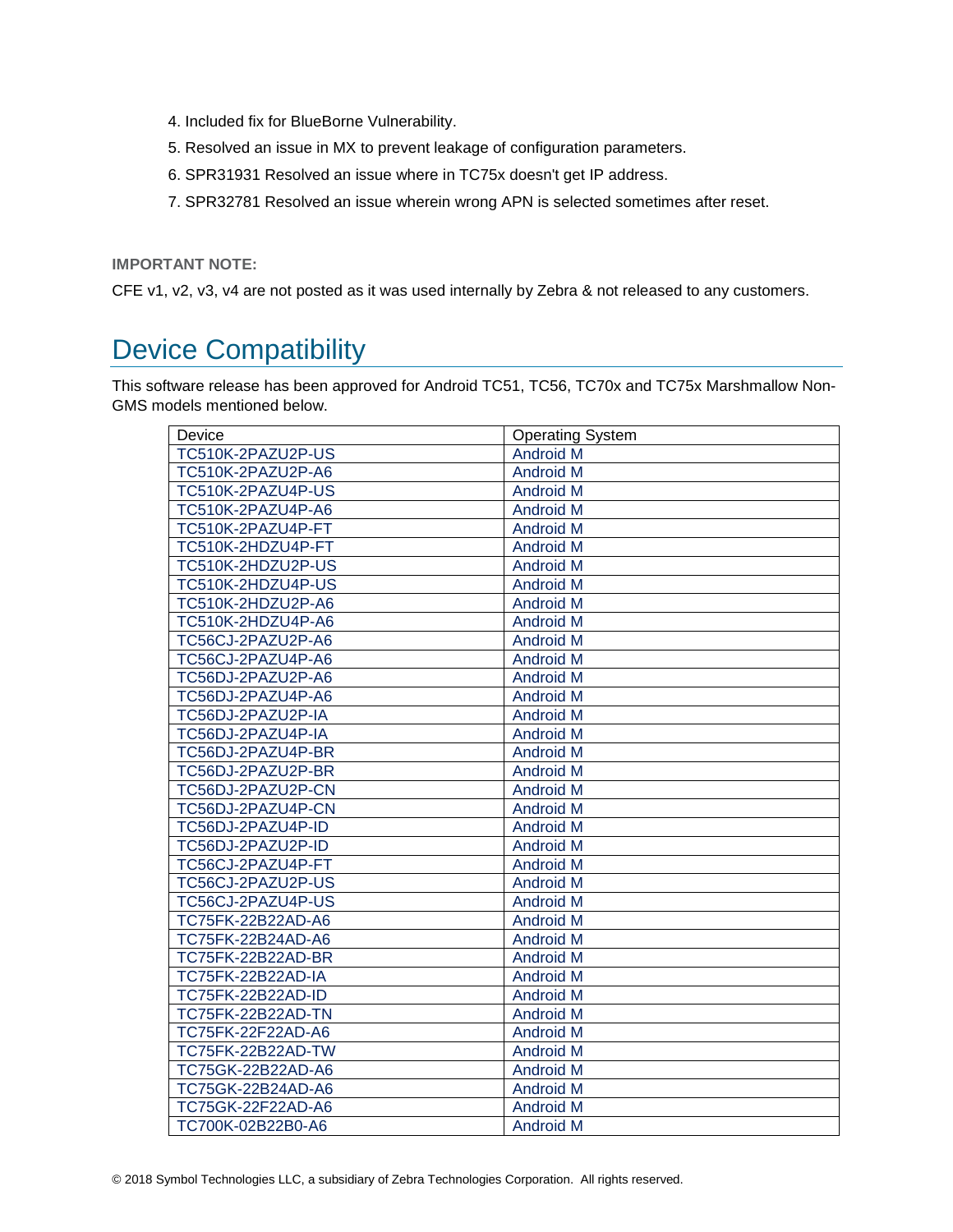| TC700K-02B24B0-A6 | Android M |
|-------------------|-----------|
| TC75EK-22B22AB-US | Android M |
| TC75EK-22F22AB-US | Android M |
| TC75EK-22B22AF-US | Android M |
| TC75EK-22B24AB-US | Android M |

# <span id="page-7-0"></span>Installation Requirements

- ADB installed on the PC (including adb drivers)
- USB debugging turned ON (from Developer options)
- TC51/TC56/TC70x/TC75x has at least:
	- o Version 01-21-04.1 build

### <span id="page-7-1"></span>Installation Instructions

BEFORE UPDATING THE OS IMAGE, EXTERNAL POWER MUST BE APPLIED TO THE TERMINAL VIA USB CHARGING CABLE OR CRADLE.

PLEASE ENSURE BATTERY LEVEL IS > 30%

### CFE software update procedure for TC51, TC56, TC70x and TC75x:

- 1. Plug the TC51/TC56/TC70x/TC75x into the USB & Charging Cable and then the Cable to the PC. If you have a Cradle with USB connectivity, connect it now.
- 2. You may need to pull down the top menu and if you see "USB for charging", touch it and then change it to "File transfers".
- 3. Open Command Prompt, run *"adb devices"* and check to see if you are able to see the device's serial number… If yes, proceed… if not you will need to get the PC set up with the proper drivers or install an External SD Card.
- 4. On device you will see "USB for Charging" USB applet popup, once connected to any windows PC, click on this and change to "File Transfer" this way your PC will see Internal Storage Folder of the Device.
	- a. *Note*: If you have an External SD Card installed, you can drag & drop the files on that card to perform the Recovery update that way… if not, continue with the ADB Sideload.
	- ❖ Download Image CFE-TC51\_TC56\_TC70x\_TC75x-M-XX-21-04.01-N-00-12.zip
- 5. Entering into Recovery Mode
	- a. Choice 1: In Command Prompt, type *"adb reboot recovery" and click enter*.
	- b. Choice 2:
		- Reset and hold PTT key
		- When Zebra Technologies logo appears on the screen Release the PTT Key
- 6. Your TC51/TC56/TC70x/TC75x will reboot and put you on the Android Recovery screen.